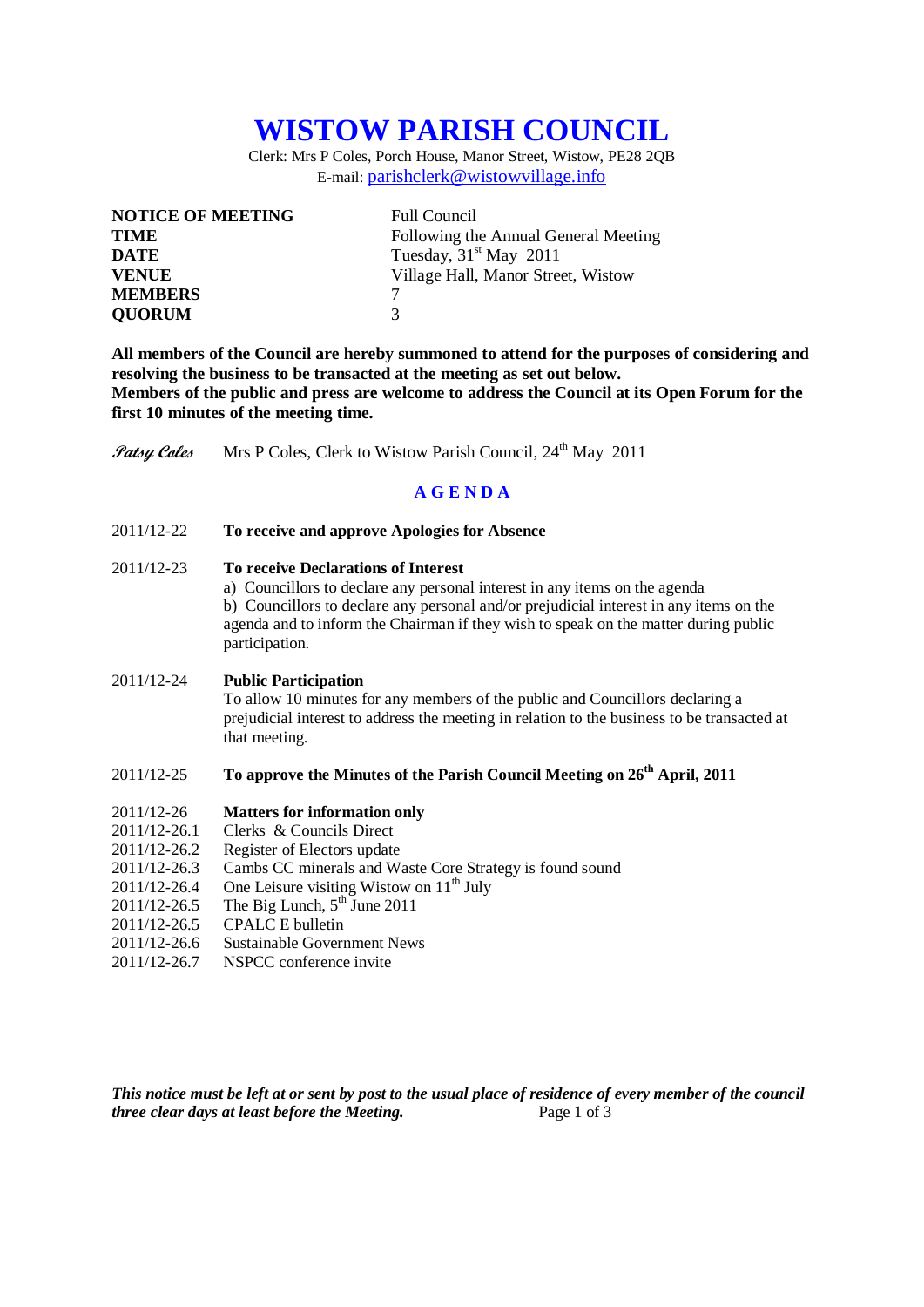| 2011/12-27                   | <b>Community Liaison Officer</b><br>Any Police or Crime issues to be discussed?<br>Neighbourhood Forum dates, venues and review of representation<br>Update on priorities through Ecops                                                                                                                                                                                                                                                                                                                                                                                                                                                        |
|------------------------------|------------------------------------------------------------------------------------------------------------------------------------------------------------------------------------------------------------------------------------------------------------------------------------------------------------------------------------------------------------------------------------------------------------------------------------------------------------------------------------------------------------------------------------------------------------------------------------------------------------------------------------------------|
| 2011/12-28                   | To receive reports from County and District Councillors<br>Mr V Lucas, Mr P Bucknell, and Mr P Ward                                                                                                                                                                                                                                                                                                                                                                                                                                                                                                                                            |
| 2011/12-29                   | <b>Finance</b><br>a) to approve the Financial Statement<br>b) to approve payment of outstanding amounts :<br>Mrs P Coles - May salary (rates as per minute no. 8e<br>of the meeting dated the 15/12/09) now paid quarterly<br>£260.96<br>c) to review cash flow and resolve anticipated issues<br>The following credits have been received during May<br>£128.11 recycling, £133.81 VAT refund, £451.74 grass cutting<br>d) Payroll is now set up and a schedule of dates has been received, the first being<br>$1st$ July, which will be April and May salary plus £13.50 plus VAT (£16.20)<br>Therefore the first cheque will be for £488.32 |
| 2011/12-30                   | Correspondence                                                                                                                                                                                                                                                                                                                                                                                                                                                                                                                                                                                                                                 |
| 2011/12-30.1                 | Letter from PCC requesting funds to pay for clock repairs not accounted for                                                                                                                                                                                                                                                                                                                                                                                                                                                                                                                                                                    |
| 2011/12.30.2                 | Costs are £500 for backing board and £1100 for chain.<br>Letter from Wistow in Bloom requesting a donation to their funds                                                                                                                                                                                                                                                                                                                                                                                                                                                                                                                      |
| 2011/12-30.3                 | Letter from Cambridge Water Co regarding proposed water main renewal on Bridge<br>Street (Wistow Hill)                                                                                                                                                                                                                                                                                                                                                                                                                                                                                                                                         |
| 2011/12-30.4                 | Telephone call followed up by paperwork from Cambridge Building Society regarding an<br>account specifically for Parish Councils.                                                                                                                                                                                                                                                                                                                                                                                                                                                                                                              |
| 2011/12-31                   | To consider any Planning Applications received<br>None received<br>Update on information Mr Bucknell circulated regarding 7 Kingston Way                                                                                                                                                                                                                                                                                                                                                                                                                                                                                                       |
|                              |                                                                                                                                                                                                                                                                                                                                                                                                                                                                                                                                                                                                                                                |
| 2011/12-32<br>2011/12-32.1   | <b>Annual Audit</b><br>The internal audit has now been completed. Payment to the auditor to be approved.                                                                                                                                                                                                                                                                                                                                                                                                                                                                                                                                       |
| 2011/12-33<br>2011/12-33.1   | <b>Review of Internal Accounting Procedures</b><br>Internal Accounting procedures must be reviewed on an annual basis.                                                                                                                                                                                                                                                                                                                                                                                                                                                                                                                         |
| 2011/12-34                   | <b>Open Meeting Review</b><br>Progress on points raised at the Open Meeting                                                                                                                                                                                                                                                                                                                                                                                                                                                                                                                                                                    |
| 2011/12-34.1                 | Litter bin on bridge near salt bin-HDC contacted                                                                                                                                                                                                                                                                                                                                                                                                                                                                                                                                                                                               |
| 2011/12-34.2                 | Footballers at bus stop - article in Warbler                                                                                                                                                                                                                                                                                                                                                                                                                                                                                                                                                                                                   |
| 2011/12-34.3                 | Phone box on Church Street $- B T$ have agreed to remove it subject to planning                                                                                                                                                                                                                                                                                                                                                                                                                                                                                                                                                                |
| 2011/12-34.4<br>2011/12-34.5 | Grass cutting in cemetery – Fergusons contacted and informed<br>HGVs through village – ongoing, Warden scheme contacted                                                                                                                                                                                                                                                                                                                                                                                                                                                                                                                        |
| 2011/12-35                   | <b>Review of Annual Safety Inspection or Playground</b><br>The annual safety report has now been received from Digley Associates and follow up<br>action needs to be agreed.                                                                                                                                                                                                                                                                                                                                                                                                                                                                   |

*This notice must be left at or sent by post to the usual place of residence of every member of the council three clear days at least before the Meeting.* Page 2 of 3